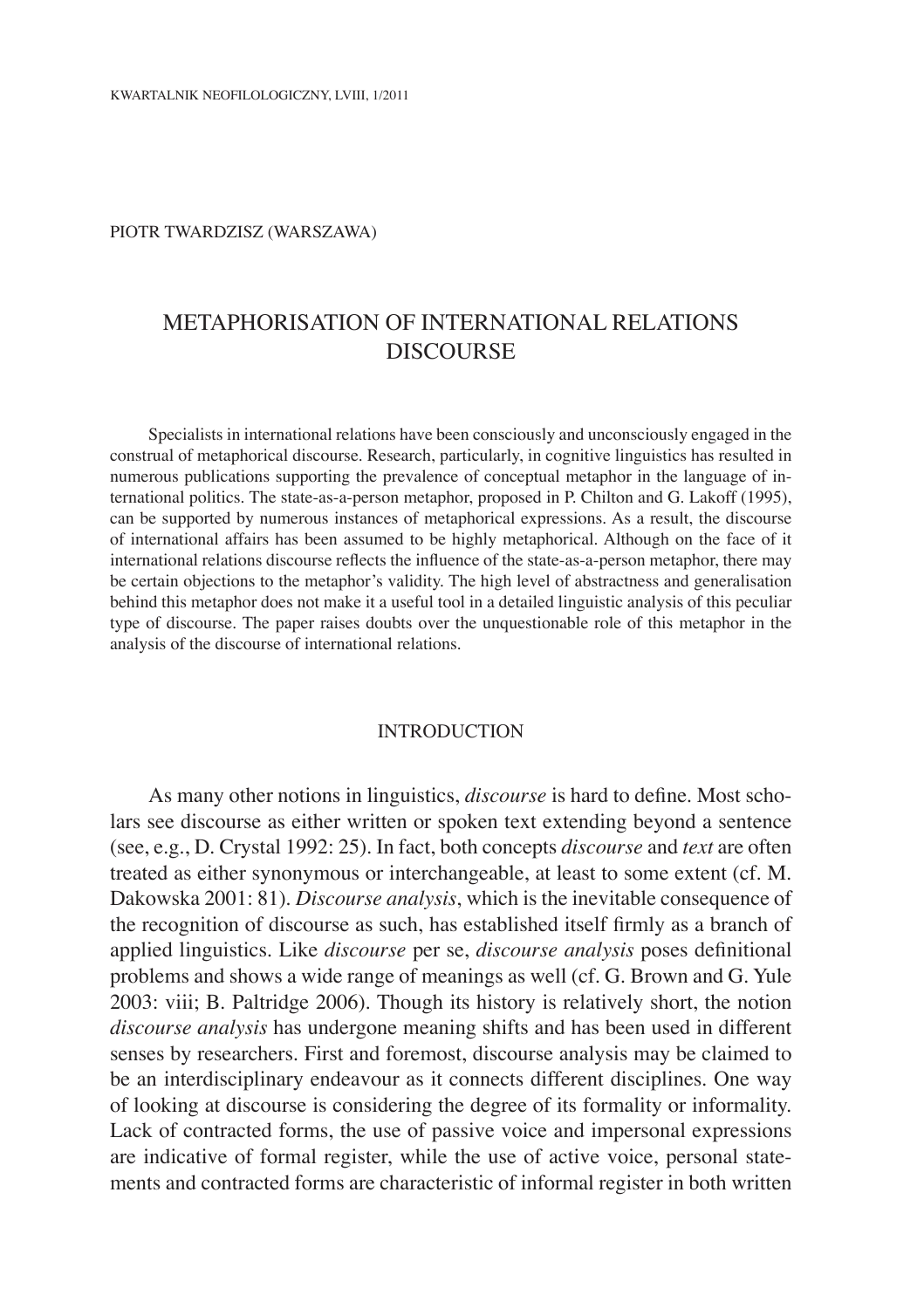and spoken discourse. Another perspective to assume in discourse analysis is to look at distinctive features characteristic of a particular or specialist type of discourse. Undoubtedly, legal discourse satisfies the requirements of a specialist type for its incomprehensibility to average language users, long and multiply complex clauses and peculiar terminology and phraseology. Similarly, several other specialist discourse types can be enumerated. Among them, research in political discourse, with never-ending sources of inspiration, has become popular, if not fashionable. International relations (other labels used are *international politics* or *foreign affairs*) combines a more refined form of politics in an international context. We will study this particular case more closely.

One of the traditionally accepted dichotomies in discourse analysis is the assumption of two levels of analysis. At one level, one may focus on the analysed text, which is a linguistic aspect, and at the other, one falls back on the outside world or context, which is a non-linguistic aspect. The division of language studies along the alleged linguistic-non-linguistic divide is frowned upon in cognitive linguistics, which forms the background of this paper.

Discourse analysis is often understood as the product of the postmodern period, and as such is nothing more than a deconstructive reading and interpretation of a problem or text. The idea of a problem or an issue and the researcher's comprehensive viewing of it is central to discourse analysis. The issue in question is infrequently hidden and it is the task of a discourse analyst to unearth it. Once the issue has been pinpointed, it needs to be 'deconstructed'. As no prior belief system holds sway and no particular world view is to be upheld, there is no (longer) one and true view or interpretation of the world. Instead, there are numerous readings aiming at 'deconstructing' concepts, belief-systems, or generally held values and assumptions.

As I profess very little expertise in the methodological and philosophical issues concerning discourse analysis, I would prefer not having to address those questions in this paper. Instead, I propose a linguistic analysis of a particular type of discourse, namely the discourse of international relations, with particular reference to the use of metaphor in it. Despite certain widely held assumptions about the prevalence of metaphor in general and specialist discourse, I hope to present and briefly discuss some objections to some of the assumptions generally accepted in cognitive linguistics. Naturally, the points made will be tentative as more research will be needed to support them.

# A linguistic approach to discourse analysis

In this paper a linguistic approach to the study of discourse will be taken (cf. G. Brown and G. Yule 2003: ix). In most general terms, what is of interest to us is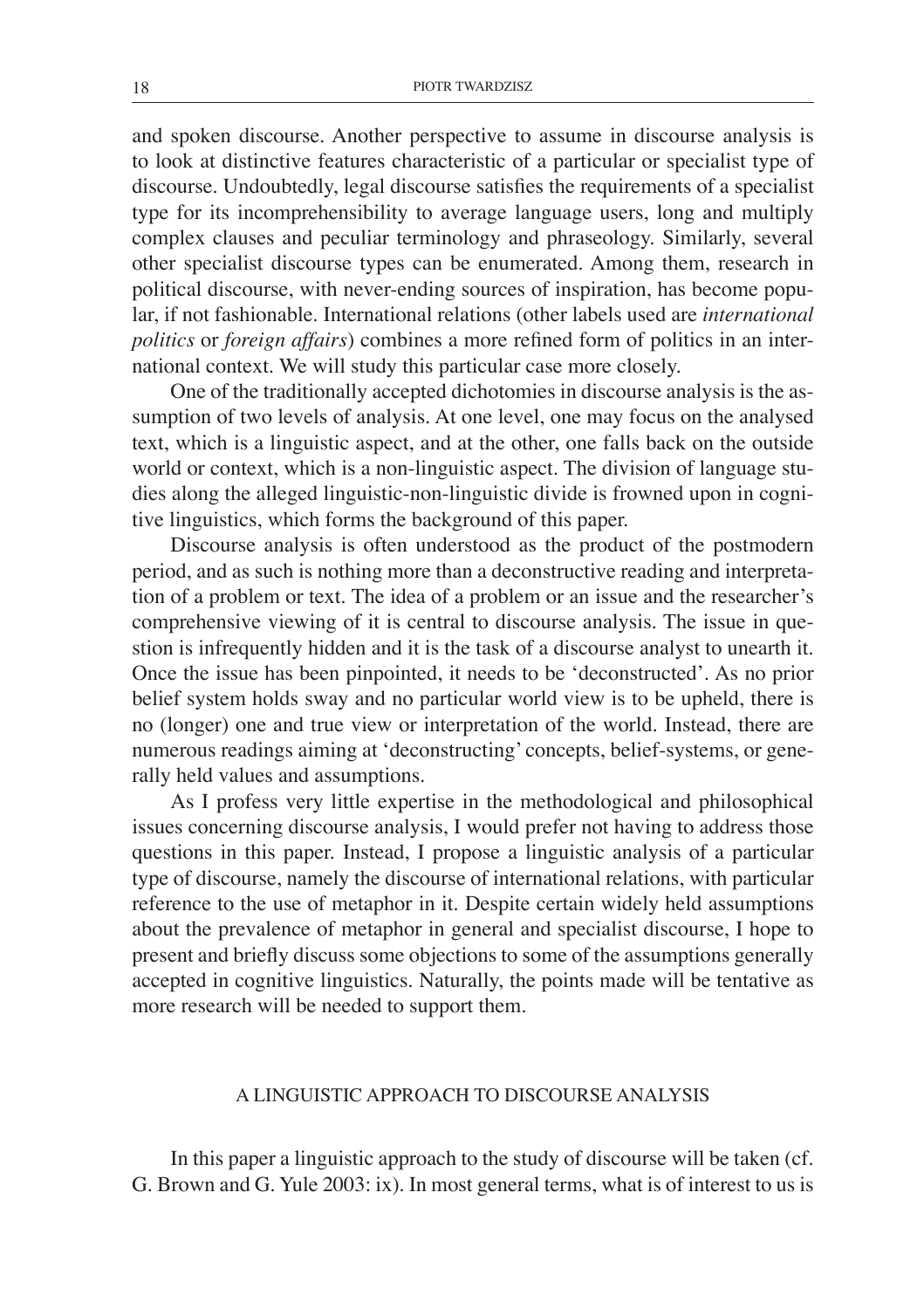the way speakers use language to communicate. Therefore, it will be interesting to consider how linguistic forms paired with meaning are used in the communication process. Discourse analysis, in the sense used here, involves primarily the study of contextual language usage. The notion *context* is among the most vague notions and designates the whole range of conditions, objective and subjective, influencing the choice of form and/or meaning of the linguistic signs involved. Finally, the notion *usage* refers to the traditional dichotomies such as written/ spoken, formal/informal, general/specialist, etc. Rather than look at the 'social' aspect of discourse, a more 'textual' or just linguistic approach will be assumed here. However, the label 'linguistic' is far from being unambiguous. Some researchers take it in its narrow sense, meaning syntax, morphology, phonology and semantics. Others prefer a broader sense where linguistics is viewed as encompassing also pragmatics and possibly other 'extra-linguistic' areas. Given this, it seems that no matter what view of linguistics one assumes, discourse analysis covers a bit of everything from syntax and semantics to primarily pragmatics (cf. G. Brown and G. Yule 2003: 26).

# General remarks on the discourse of international relations

International relations has functioned as an independent academic discipline since around the 1920s. However, its history as an intricate network of all kinds of dealings taking place between states has gone on for millennia. Unsurprisingly, such a long tradition of practice and theory has resulted in a peculiar 'language' used by everyone having a stake in international affairs. The line of potential stakeholders in international affairs may be long. The diversity of discourse genres used for the whole range of 'international' purposes adds to the complexity of the field. On the one hand, the international relations discourse researcher analyses documents such as bilateral agreements with peculiar terminology and unique constructions and, on the other, he looks at scholarly and academic texts, or else journalistic articles or media discourse more generally. Each of these and presumably some others will be characterised by specific features and somewhat distinct qualities. In what follows our focus will be narrowed to the type of international discourse prevailing in scholarly and academic texts. The register characteristic of such texts is definitely formal, though not archaic or stultifying. The sentences are medium length and not too complex formally, though they cannot be termed simple in any sense. The most essential parameter in our analysis is the degree of metaphorisation of international relations discourse. While the highly metaphoric nature of journalistic discourse covering international affairs is probably beyond dispute, the metaphorisation of scholarly texts in the area of international relations deserves a closer inspection.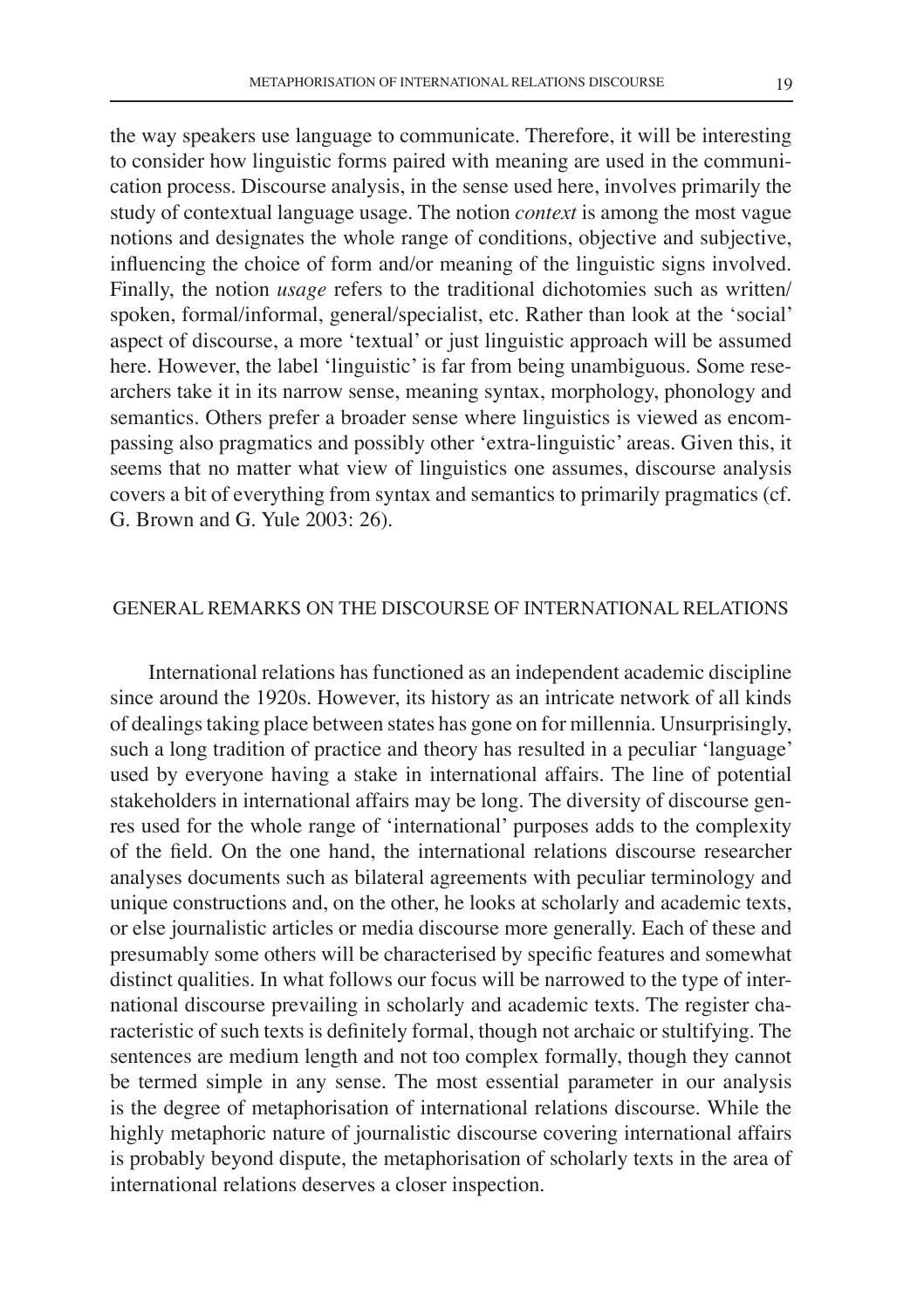A lot has been written about the metaphoric nature of political discourse in general and international affairs discourse in particular. The metaphorical character of foreign policy concepts has been extensively discussed in, for example, P. Chilton and G. Lakoff (1995). As the discussion of international affairs is not an issue reserved for specialists in the area, virtually anyone can discuss vital international issues, at the same time enriching the discourse of international relations. However, as in the case of other specialist fields, there is an important difference between an average language user's ('folk') concepts, on the one hand, and those of practitioners in the field, on the other. As can be expected, the two sets are not entirely disjoint. Policy makers, policy analysts and politicians frequently justify their foreign policy discourses in public terms, putting them forward to legislators, business people, and journalists using less specialist discourse. Realistically, it is better to assume some kind of continuum of different types of discourse users with non-specialists on one end and specialists on the other (cf. P. Chilton and G. Lakoff 1995: 37-38).

One of the most pervasive metaphors in any type of international relations discourse is the STATE IS A PERSON metaphor<sup>1</sup>. P. Chilton and G. Lakoff (1995: 39-40) assume this metaphor to be the natural consequence of historical processes shaping a political entity such as a state. Parallel conceptualisations can be drawn between two types of discourses. In legal language, corporations tend to be viewed as persons too (cf. the legal characterisation of a corporation as a legal person). Over the last four hundred years, since the Peace of Westphalia in 1648, the state has gained sovereignty while the power of the prince has declined. Like persons, states have participated in different kinds of social and political relationships with other states which are seen as either friends, enemies, clients, (former) spouses or even pariahs. As metaphorical persons, states are also viewed as having personal traits and characteristics such as trustworthiness, deceitfulness, aggressiveness, paranoia, cooperativeness, entrepreneurship and so on. Depending on particular events taking place in a given period of time, a particular state can be seen in a different light as having a different range of qualities. One of the natural watersheds for international politics metaphor was the end of the Cold War with two opposing enemies before it and a multitude of dispersed and potential enemies afterwards.

Another important metaphor, particularly popular in the pre-Cold War period, was the STATE IS A CONTAINER metaphor. The arch-enemy at the time, the Soviet Union, conceptualised as a container, needed to be kept as if enclosed or contained without the possibility of proliferating or influencing capitalist countries, also seen as containers. Another aspect of this metaphor relates to being contained inside a container for security reasons. As the question of security became a burning issue during the Cold War period, the international relations discourse of that time was full of 'securitisation' expressions. Insulation from

<sup>&</sup>lt;sup>1</sup> In what follows I use capitals for the notation of conceptual metaphors.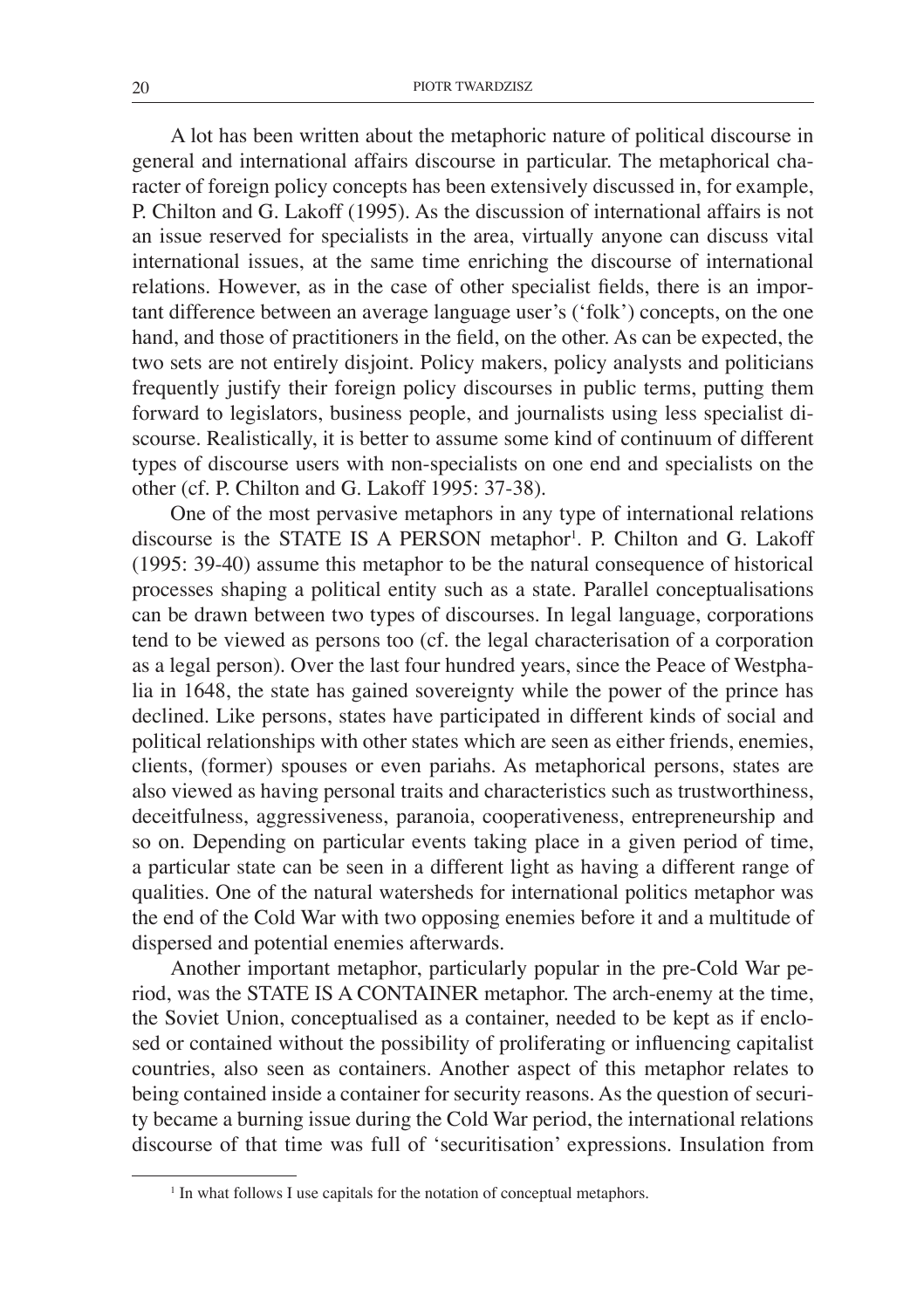being under the threat of foreign (i.e. communist) influence ties in well with the state-as-a-container metaphor. And as a special case of the state-as-a-container metaphor, the STATE IS A HOUSE metaphor has also been frequently activated. A house, often thought of as a kind of container, is intrinsically connected with safety and security (cf. P. Chilton and G. Lakoff 1995: 52-53). Logically approached, if the state is a person and the state is a container, then the person is also a container. Indeed the human body is claimed to be conceptually conflated with a container into which things go and out of which things occasionally come (cf. G. Lakoff and M. Johnson 1980; G. Lakoff and M. Johnson 1999). The stateas-a-house metaphor did not cease to be used with the end of the Cold War and developed a range of new senses in the discourse of the post-Cold War period (cf. the 'common European house' metaphor ascribed to Mikhail S. Gorbachev).

Depending on the particular approach to international relations, the acceptance of metaphor in this specialist discourse may vary drastically. On the one hand, proponents of pluralism and world governance by means of an international network of organisations and institutions will gladly accept all forms of the metaphorisation of international relations discourse. On the other hand, supporters of realism in international relations will frown upon the 'deconstruction' of international relations discourse and concepts by means of excessive use of metaphor.

Let us proceed to a discussion of the basic assumptions behind conceptual metaphor as such and conceptual metaphor as applied to international relations discourse in particular.

# Metaphors the world goes by

Since the publication of *Metaphors we live by* (G. Lakoff and M. Johnson 1980) discourse analysts have been under the influence of the postulate of the ubiquity of metaphor. Not merely a language expression but the whole cognitive mechanism, metaphor pervades our entire conceptual system. Distinguishing conceptual metaphor from metaphorical linguistic expressions is important for the proper understanding of what conceptual metaphor is. Conceptual metaphor, as it has come to be known, consists of two conceptual domains, in which one domain is understood in terms of another (Z. Kövecses 2010: 4; G. Lakoff and M. Johnson 1980: 5). By claiming that "[o]ur ordinary conceptual system, in terms of which we both think and act, is fundamentally metaphorical in nature", G. Lakoff and M. Johnson (1980: 3) want to ascribe metaphor to virtually all our mental and bodily functions. G. Lakoff and M. Johnson's claim has a tentative character when they write (ibid.: 3):

<sup>&</sup>quot;If we are right in suggesting that our conceptual system is largely metaphorical, then the way we think, what we experience, and what we do every day is very much a matter of metaphor."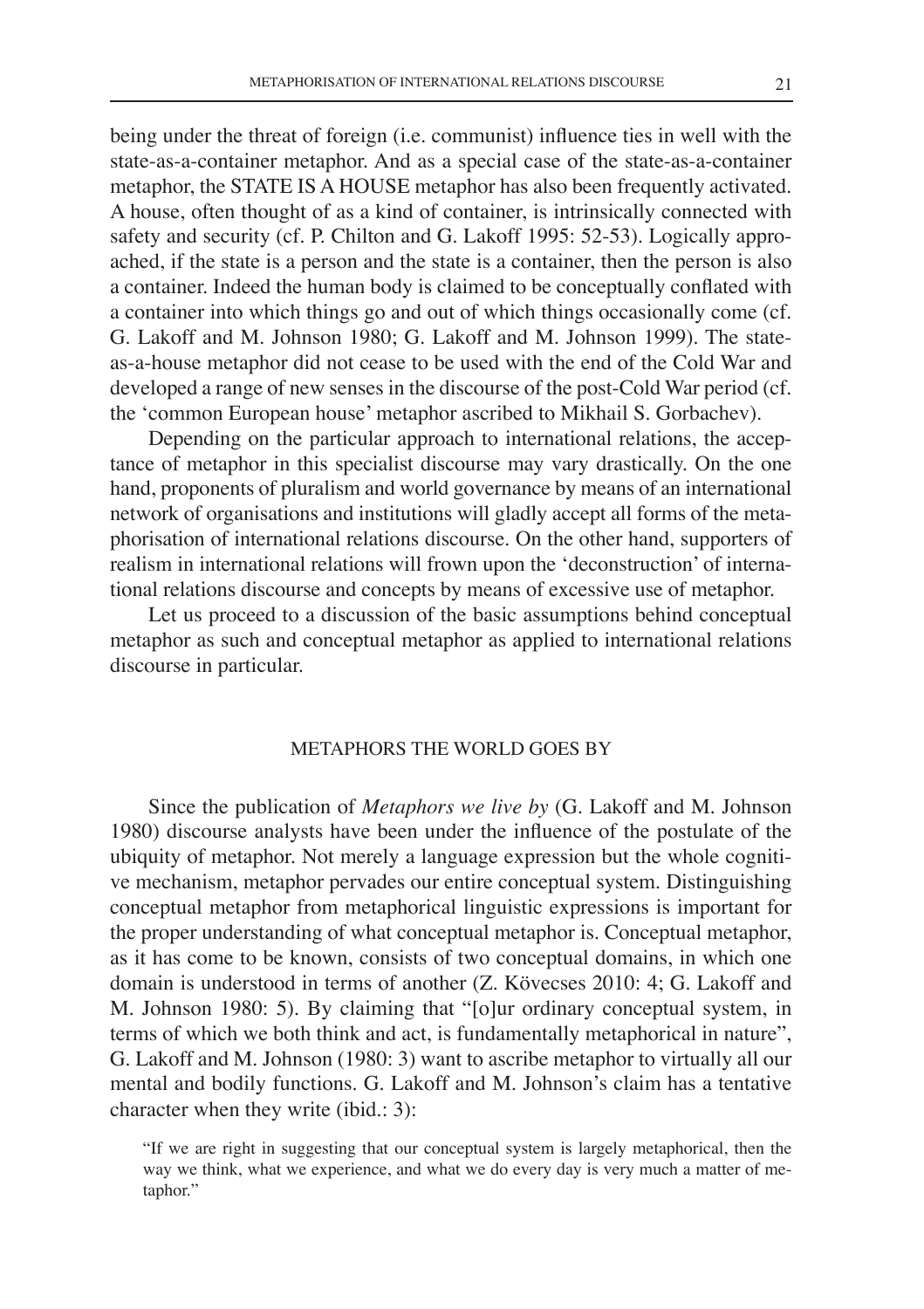However, further on, metaphor's ubiquity seems unconditional for G. Lakoff and M. Johnson. As pointed out above, metaphor is not the matter of language expressions, though to establish metaphor one needs to study language as external evidence of our conceptual system. The critical point in this theory is that we are led to believe that our perception of reality is metaphorical. It becomes evident when, with reference to the proposed ARGUMENT IS WAR metaphor, G. Lakoff and M. Johnson (1980: 4) say:

"It is important to see that we don't just *talk* about arguments in terms of war. We can actually win or lose arguments. We see the person we are arguing with as an opponent. We attack his positions and we defend our own. We gain and lose ground. We plan and use strategies. If we find a position indefensible, we can abandon it and take a new line of attack. Many of the things we *do* in arguing are partially structured by the concept of war."

While it is unquestionable that we *talk* about arguments in terms of war, I think it is questionable that many of the things we *do* in arguing are structured by the concept of war, partially or wholly.

It is one thing to talk and experience one kind of concept in terms of another, and it is quite another story to carry out an activity by performing a different activity. The doing doesn't have to mirror the talking and/or experiencing. Putting an equation mark between having an argument and talking about one is premature and unfounded. That is why G. Lakoff and M. Johnson (1980: 5) invoke the idea of structuring what we do and how we understand what we are doing when we, for example, argue. Arguments and wars belong to two different kinds of spheres: one is verbal discourse and the other is armed conflict. However, the authors contend that one concept (e.g. ARGUMENT) is partially structured, understood, performed and talked about in terms of another concept (e.g. WAR). Moreover, "[b]ecause the metaphorical concept is systematic, the language we use to talk about that aspect of the concept is systematic" (G. Lakoff and M. Johnson 1980: 7).

Let us round off this section by repeating that metaphor is the cognitive process in which one experiential domain is partially 'mapped', that is projected, onto a different experiential domain, so that the latter is partially understood in terms of the former. The domain that is mapped is called the **source** or **donor** domain, and the domain onto which the source is mapped is called the **target** or **recipient** domain.

# The academic discourse of international relations

In this section let us consider particular conceptual metaphors common in academic discourse relevant to the area of international relations, such as state-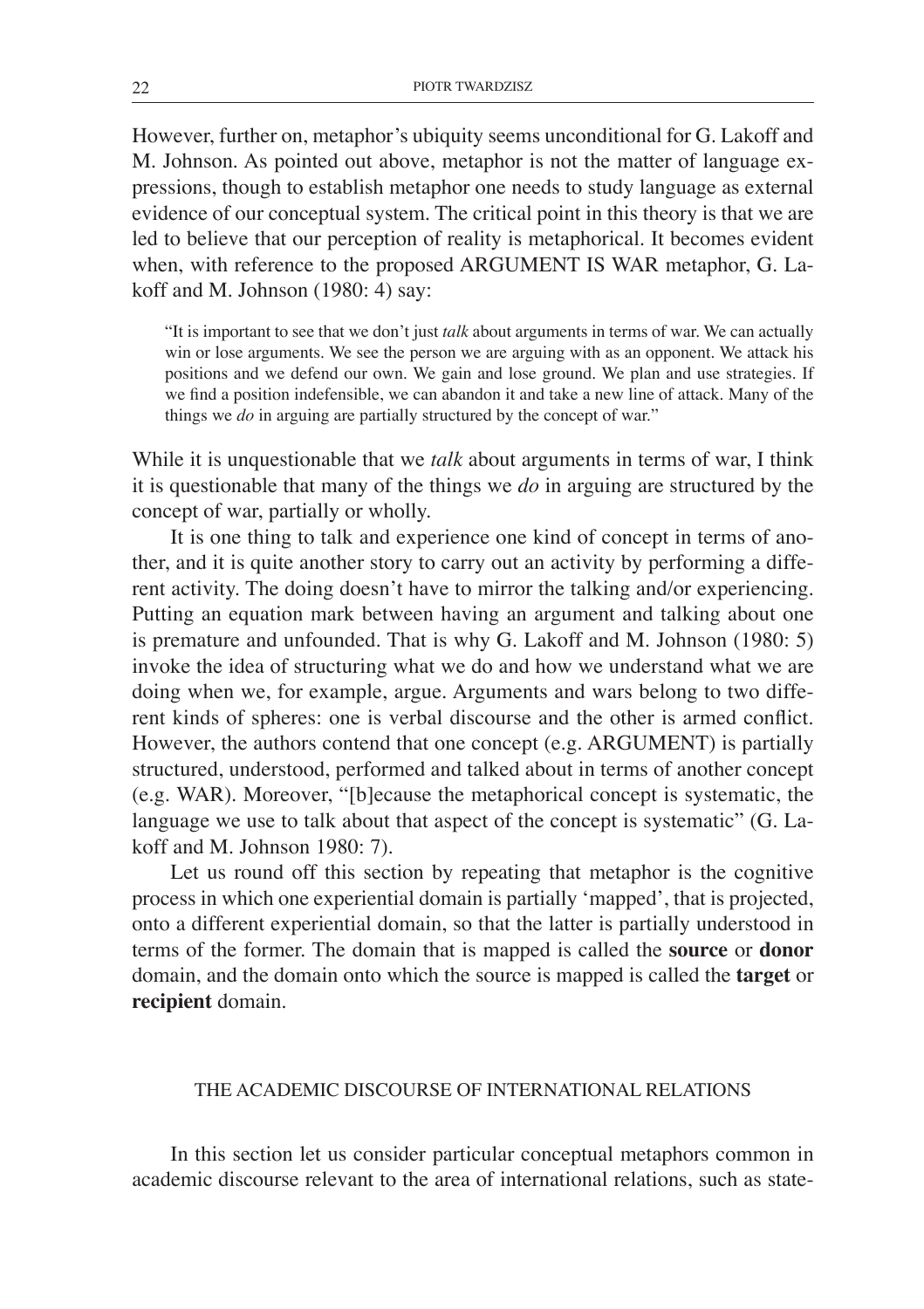as-a-person, state-as-a-container and state-as-a-house. Proposing such general conceptualisations is in a way easy as a sizeable amount of supporting data can always be found in the literature. States are considered the major actors in international relations so the very presence of different names of states in international relations discourse should come as no surprise. The state-as-a-person metaphor does not discriminate against any particular states as participants of this metaphor. However, it is not certain whether it is *any* state that is conceptualised as a person. The state-as-a-person metaphorical template is too general to make any distinctions in this respect. If it is not *any* state that is metaphorically conceptualised as a person, then the metaphor itself is too powerful and may even have a distorting effect on the construal of discourse by language users. Establishing exactly which states are primary participants of international relations discourse, preferably with frequencies of their use, would involve extensive search of numerous sources. For the purpose of this article only a selection of standard academic international textbooks have been screened. Without any doubt it is the *United States* that appears excessively in many contexts relevant to international relations. The European states are also in the lead though remain rather far behind the US in all statistics. Certainly there is no equality among the European states in terms of the number of their occurrences in metaphoric expressions. Depending on a particular period and events taking place in it one can expect an unusual surge in the number of occurrences of a particular name. As expected, internationally insignificant states hardly ever appear as participants of metaphoric expressions especially in global press and media. More regional press hosts the less significant names of states more frequently<sup>2</sup>.

Apart from mere number-crunching, the study of metaphor in international relations discourse raises further considerations. The fundamental question to pose and answer is: where does the STATE IS A PERSON metaphor come from? Disregarding here political science theories about the concept of state, let us concentrate on the language aspect of this issue. Undoubtedly, the metaphor has a historical track record, which goes back as far as the mid-17th century when Thomas Hobbes wrote his seminal work *Leviathan*. In a way, leviathan is the personification of a state. Hobbes wrote about the higher political order or imagined sovereign which he termed *leviathan* that can only come about if individual people are prepared to exchange their personal freedom to individually protect themselves for protection by the sovereign. Paradoxically, at the very moment that leviathan resolves the problem of personal security within the state, it creates a new problem of insecurity between states, leading to the security dilemma between states. It is the consequence of the existence of a plurality of independent sovereign states, which, according to Hedley Bull (2003), leads to 'anarchical society'. It is tempting to conflate security of the state with security

<sup>2</sup> For details concerning the statistics of the occurrences of particular state names, see, for example P. Twardzisz (submitted).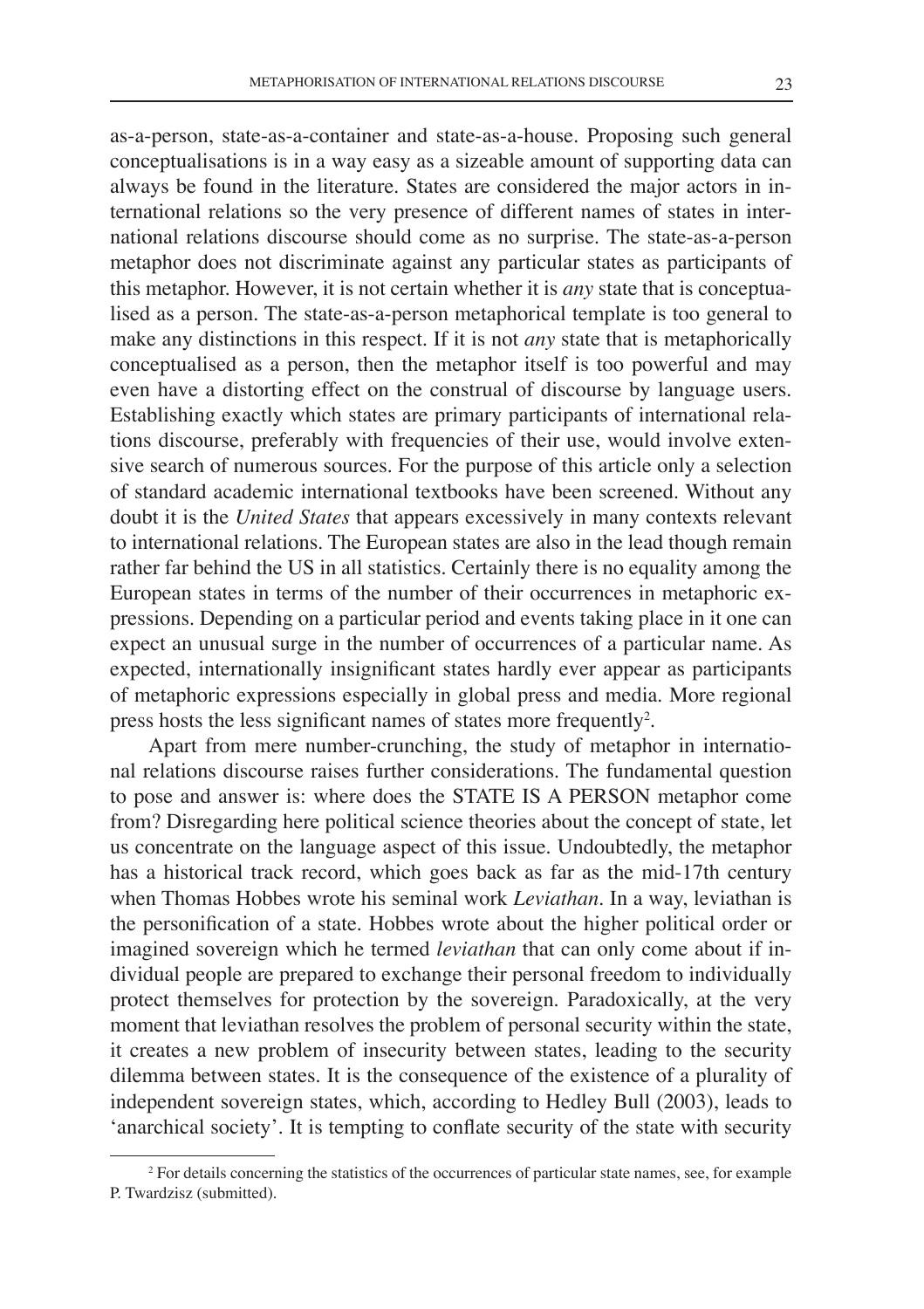of the persons. From this assumption we are just a step away from conflating the state with the person.

Apart from the classic assumptions paving the way for realist thinking about international relations, the contemporary language user must also be supplied with a more up-to-date (inter-)textual message about how the state is conceptualised. The contemporary scholarly literature in the area of international relations appears to provide a steady flow of language evidence in support of the STATE IS A PERSON metaphor. The evidence at hand is formed by the combination of the name of a state with an active verb designating an activity typically carried out by a human.

When an author writes about the USSR that behaved in a certain manner, and rebuffed another state, the reader construes a mental construct (a *mental space* in the sense of Fauconnier 1994, or a *virtual plane* in the sense of Langacker 1999). In it, the USSR, a geo-political entity, functions as a projection of this entity and a human capable of behaving and rebuffing:

"[…] shortly after the ending of the Second World War, the USSR behaved in a manner which suggested they wanted to expand their influence over Europe and, at the same time, rebuffed American gestures of support and cooperation." (P. Hough 2004: 26)

Behaviour is a quality other states show, as the following examples indicate:

"How America behaves at home can enhance its image and perceived legitimacy, and that in turn can help advance its foreign policy objectives." (J. Nye 2004: 56-57)

"When a state does behave in a self-assertive and unmanageable way, it soon finds itself a pariah, which tells us something about the conformist nature of the international system." (Ch. Hill 2003: 184)

Additionally, the adverbial of time *after the ending of the Second World War* locates *the USSR* in the 'political space' or 'plane' and reduces the influence of other possible spaces. The use of the 3rd person plural personal pronoun *they* with *wanted* makes for a puzzling reading at first glance. Without an obvious nominal antecedent in the plural the only possible candidate for *they* to refer back to is the name the *USSR*. The viewing of the USSR as a plurality of entities with human-like qualities such as wanting (*they wanted*), adds another personality trait to the entire scene. The other participant, America, is rebuffed for *gestures of support and cooperation*. Both *gestures*, in the sense of a spoken or symbolic sign, and *cooperation* are abstract characteristics thought of humans by humans. Paradoxically, though the above passage does not name a human even once there is so much of human presence in it. In fact, there is very little of non-human element in this short passage. Similarly, the following fragments, although 'nonhuman' on the surface, project human-like entities capable of voicing opinions and comments.

"France, Russia, and China chafed at American military unipolarity and urged a more multipolar world." (J. Nye 2004: 26)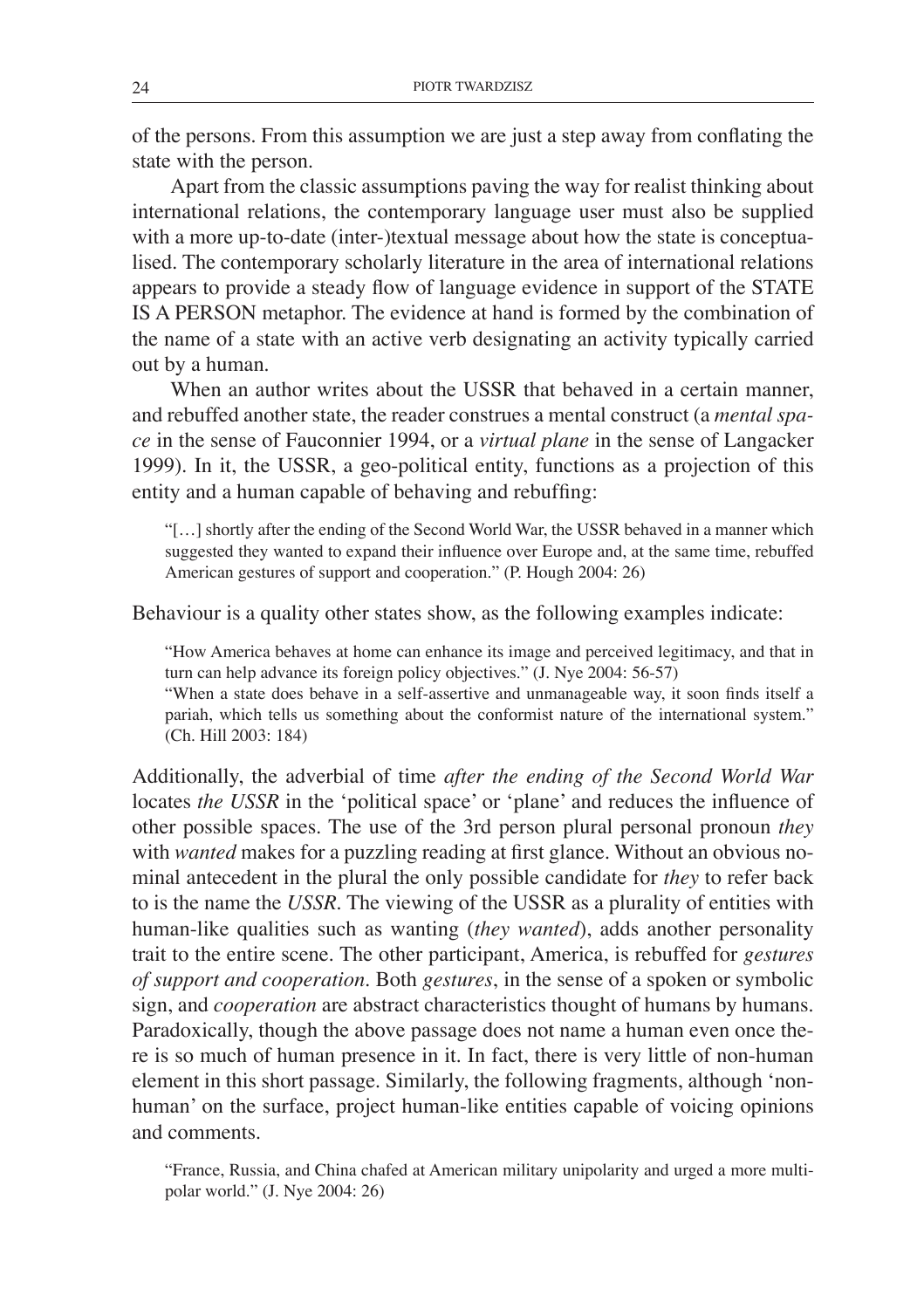"The United States, like other countries, expresses its values in what it does as well as what it says." (J. Nye 2004: 55)

"In recent years, other countries have increasingly complained about the unilateralism of American foreign policy." (J. Nye 2004: 63)

More abstract activities such as enjoyment and wanting are also found in combination with some names of states, as can be seen below:

"[…] the United States still enjoys a fund of goodwill in Eastern Europe left over from its opposition to the Soviet Union during the Cold War […]." (J. Nye 2004: 78)

"What Britain 'wants' is in most cases what officials think they can achieve; and in the absence of very active and decisive political involvement from the top, the 'policy' is the sum total of the routine." (H. Sprout and M. Sprout 1956: 170)

Consider the following fragment which straightforwardly indicates action carried out by entities called the USA and UK.

"When the USA and UK then acted without either UN or NATO authorization in going to war with Iraq in 2003 collective security appeared to be becoming, once again, a distant dream." (P. Hough 2004: 38)

The space which accommodates the human-like projections of the geo-political entities the USA and UK must be a mental construct as it blends those entities with projections of humans capable of acting. The verbs of movement *go* (*to war*) above and *enter* (*the war*) below combined with the names of states further reinforce the human-like sense of the passage.

"Though the concept of an international community may be imprecise, even those who dismissed international concerns about how the United States entered the war seem to appeal to such opinion when they argue that the legitimacy of American actions will be accepted after the fact if we produce a better Iraq." (J. Nye 2004: 28)

The idea of fictitious movement, developed in Y. Matsumoto (1996), can be further supported within international relations discourse, which is saturated with metaphorisations of states as moving objects or humans. The details of Matsumoto's proposals, taken further in Langacker's 1999 paper on virtual reality, are beyond the scope of this paper, but undoubtedly might contribute to the overall idea of the metaphoric aspect of international relations discourse. The following two passages construe fictive movers and fictive movements. They are fictive, not real, as nothing in reality approachable to the conceptualiser is moving. However, the discourse can be said to be full of movement.

"Argentina and Brazil were at one point going down the same road. Other states, like Iran, North Korea and Iraq have also made some moves towards acquiring nuclear weapons, although whether out of fear of attack or to induce fear in others is not wholly clear." (Ch. Hill 2003: 146)

"Libya may gradually be coming in from the cold, but it will be far more difficult for Iran." (Ch. Hill 2003: 184)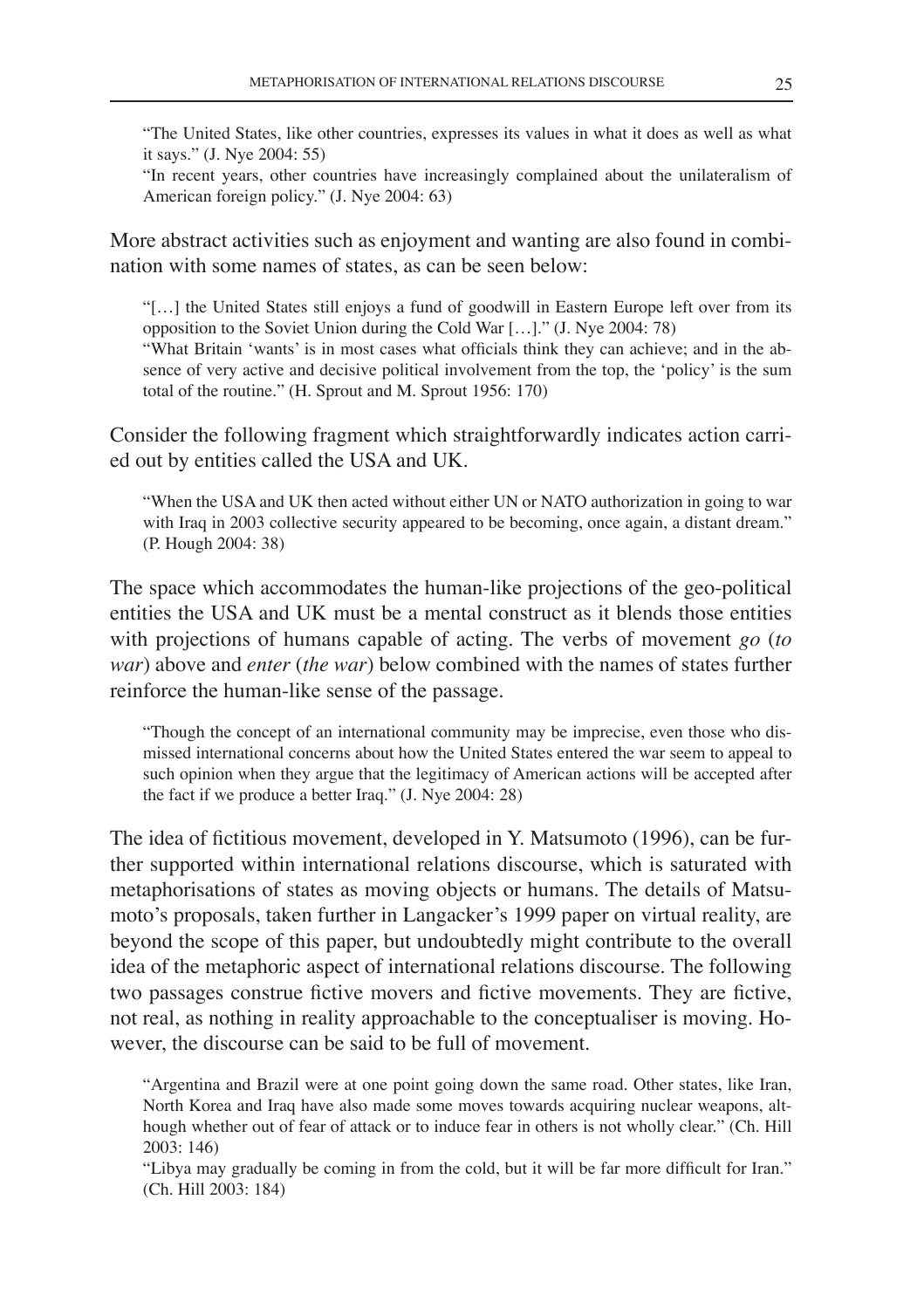Texts in the field of international affairs allegedly contain numerous statements instantiating the STATE IS A PERSON metaphor in a more direct manner, linking the name of a state with a person, for instance:

"The United States is the big kid on the block and the disproportion in power engenders a mixture of admiration, envy, and resentment." (J. Nye 2004: 38)

The correspondence may be less direct when the process involved implies an activity performed by humans on humans, as in:

"When Nikita Khrushchev visited the United States in 1959, many people took seriously his claim that the Soviet Union would one day bury the United States." (J. Nye 2004: 74)

"[…] during the Clinton interventions abroad, the United States shouldered only 15 percent of the reconstruction and peacekeeping costs." (J. Nye 2004: 27)

Given a relatively small proportion of the population showing any interest in international affairs, presumably not many people ever stop to actually think why international relations discourse allows such apparent incongruities. Those who in one way or another deal with international relations do not see any hindrance over perceiving states as doers performing activities aimed at other states. The STATE IS A PERSON metaphor restricts the target domain to the pool of states, but international relations discourse also ascribes personal qualities to non-state actors such as intergovernmental organisations or bodies (e.g. the UN), nongovernmental institutions (e.g. Amnesty International), global corporations (e.g. Microsoft), churches (e.g. the Church of England) and so on. Either the state-as-a-person metaphor is too restrictive or it merely represents a wider spectrum of potential sources for a more general metaphor. As Hill (2003: 194) points out: "[t]he range of transnational actors is surprisingly wide. All kinds of different entities of varying sizes now 'act' in international relations and complicate the environment of states." However, no type of participant in international relations other than the state shows a wider range of possible functions or roles played in discourse (cf. K. Waltz 1959: 160 talking of love affairs between states).

The high level of metaphorisation of international relations discourse corresponds to the essentially perceptual character of international relations as such. Participants and events taking place in international affairs are usually distant from the conceptualiser (i.e. scholar, commentator, policy maker), or at least they are not immediately accessible to the observer. Discourse must be based on perception and imagination rather than immediate access. Equally well, the observer's perception may be substituted with misperception if the facts available to the observer are grossly distorted. The subtle and intricate network of international interrelations must also be made simple, manageable and comprehensible to the audience (cf. H. Sprout and M. Sprout 1956: 136).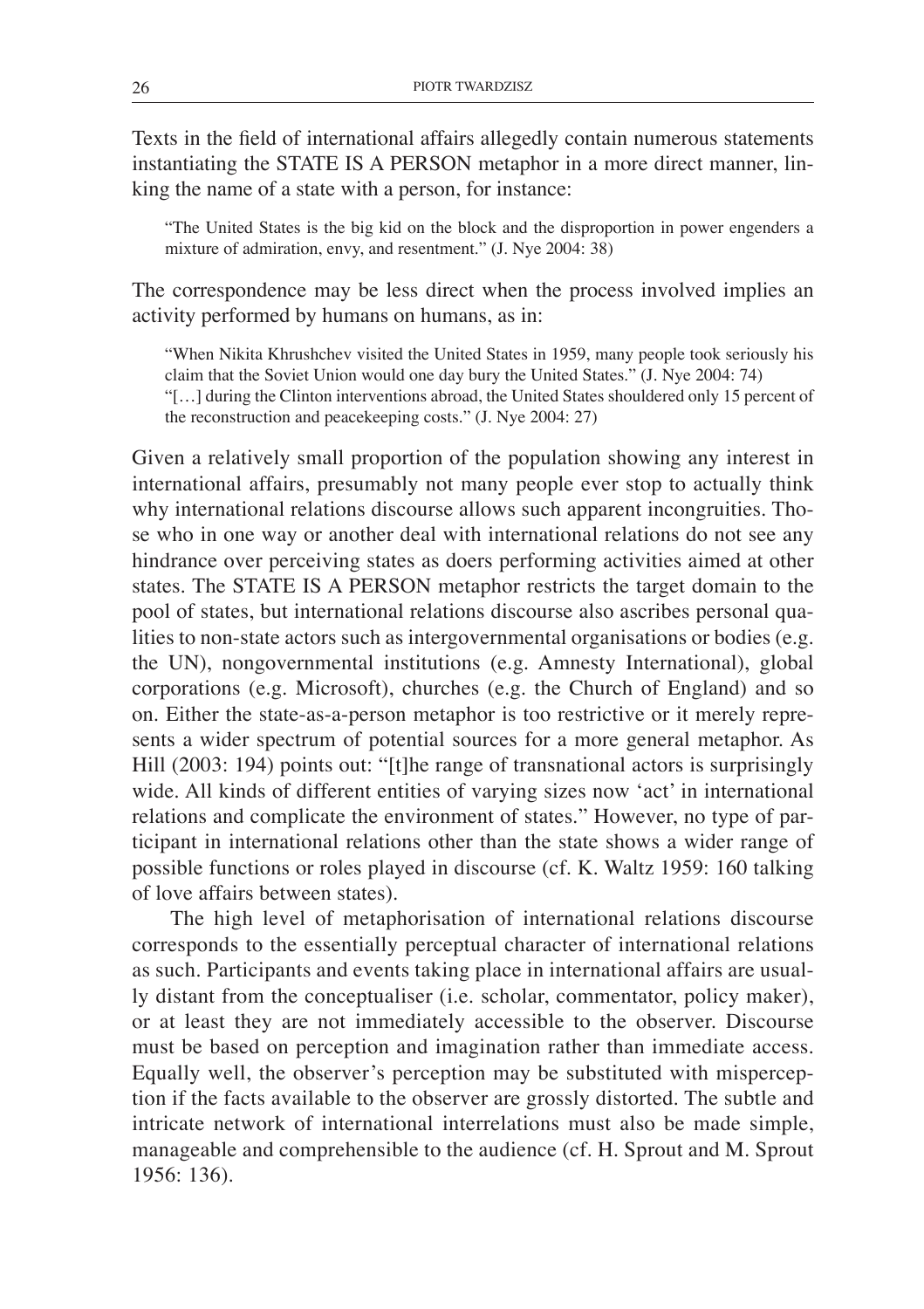#### **METONYMY**

The metonymic relationship between the name of a state and the representatives of this state responsible for a given action constitutes a ubiquitous element of this highly complex discourse. Researchers in international relations tend to view states as unitary actors without distinguishing individual bodies of which a state is composed. The metaphorisation of international relations discourse does not contradict its metonimisation. Metonymy, based on contiguity, is a conceptual projection whereby one experiential domain (the target) is partially understood in terms of another experiential domain (the source) included *in the same common experiential domain* (cf. Z. Kövecses and G. Radden 1998: 39; A. Barcelona 2000: 4). Both, metaphor and metonymy are conceptual phenomena operating either between two domains or within one domain, respectively, and may be understood as poles of the same continuum rather than as different phenomena (cf. A. Barcelona 2000: 53). Metaphor and metonymy may both work within the same context highlighting two aspects of roughly the same cognitive mechanism. An instance of such an interplay can be found in W. Croft (2003: 161), where the author discusses the following case: *Denmark shot down the Maastricht treaty*. This sentence involves both metonymy and metaphor: the subject proper noun *Denmark* is a metonymy for 'the voters of Denmark,' while the predicate *shot down* is a metaphor for 'cause to fail'. Taking into account the state-as-a-person metaphor, *Denmark* adds more metaphor to the metaphorical predicate *shot down*. The same predicate very often accepts several different NPs like the name of a state, the name of its capital city, the name of the seat of the government, the name of the politician in charge of the government, and possibly some others. Some contexts may not readily accept full interchangeability between all those NPs, but in many cases the first two swap almost automatically. Discourse, rich in the cognitive process in which one conceptual entity (e.g. name of state) provides mental access to another conceptual entity (e.g. president), construes the conceptualisation whose intention is to take the audience's attention off the latter, whatever the reason. Alternatively to the shift in attention, one can talk of a reference-point mechanism in which one entity that is more salient evokes – often automatically – another entity that is less significant or harder to locate (cf. R. Langacker 1993). Clearly, the mechanism involves an intrinsic asymmetry which is useful in building the discourse of international affairs where more focal entities deserve more attention (e.g. the  $US >$  the US government).

The selection of the more focal entity while the less salient element is meant may result in ambiguity though. There is never full predictability of the meaning of the intended sense. Ambiguity may be lessened by the semantics of the predicate, assuming that it is unambiguous. The semantics of the predicate nar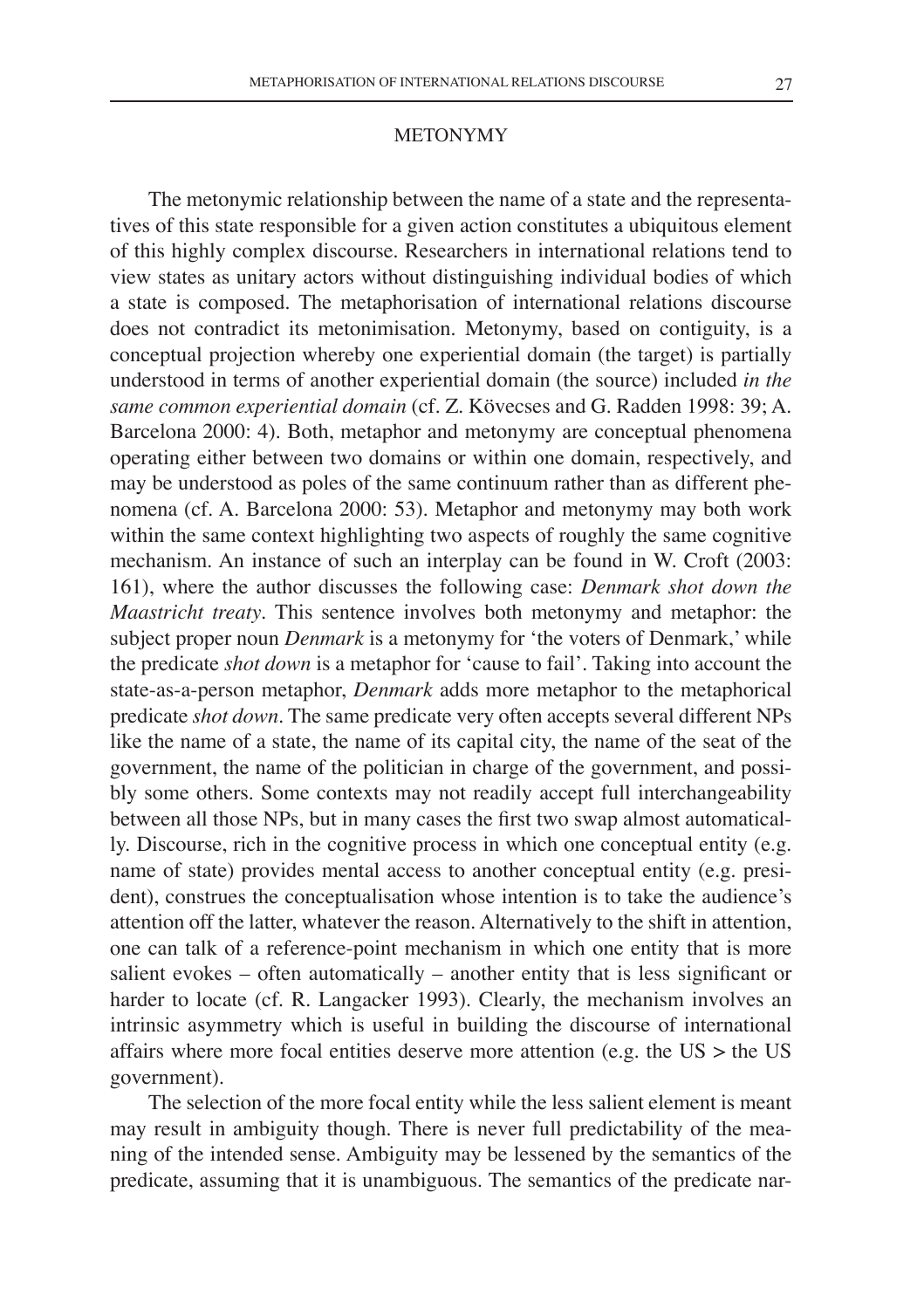rows down the rich encyclopedic semantics of the name of a state to the sense relevant in a given context (cf. W. Croft 2003: 187). The intended sense is what Langacker calls an active zone (R. Langacker 1984) or what Barcelona refers to as a subdomain (A. Barcelona 2000). Shifting senses within a given domain is possible owing to some conceptual unity between them. The international politics domain clusters senses that are related, and among them there is the sense of the state as such and the sense of the people responsible for international affairs of that state. Metaphorical and metonymic shifts taking place in international relations discourse are not accidental as they satisfy the conceptual unity of this domain. Within a conceptual domain there are coherent conceptual subdomains hosting interconnected senses. Owing to metonymy, one of the subdomains with a relevant sense becomes foregrounded (the President, the department secretaries, the senators and congressmen, etc.) and another domain with a less relevant sense is backgrounded (the state itself as a location). The above can also be interpreted using Langacker's active zone metonymy, and in each of these interpretations the basic mechanism is retained, that is a mental operation between two conceptually 'close' or contiguously related subportions of the same domain (cf. Z. Kövecses 2010: 145).

Although metonymy has primarily been studied by linguists, it has also attracted the attention of some international relations scholars. For one, Kenneth Waltz observed that "[...] to say that the state acts is to speak metonymically" (K. Waltz 1959: 80). To this classic international relations scholar, saying that the state acts is conveying the sense of people in it acting. Just like saying that the kettle is boiling when we mean that it is the water in it that is boiling. In a way, international relations discourse must be based on metonymy. Though it is the actions of men, not states, acting on behalf of states that are possible, the substance of the discourse of international relations is formed by states not persons. States, being the unitary actors of international politics and hence international relations discourse, inherit some of the characteristics of persons carrying out actions (cf. K. Waltz 1959: 123).

## Risky metaphorisation

We have considered the influence of metaphor and metonymy on international relations discourse. The two mechanisms, often thought of as two ends of one continuum, have established themselves in contemporary cognitive linguistic investigations. Some authors note that the relationship established via metonymy between the source and target is more predictable than that appearing in metaphor (cf. B. Warren 2003: 124). In the case of international relations discourse, it is hard to say which is more or less predictable: the state-for-person metonymy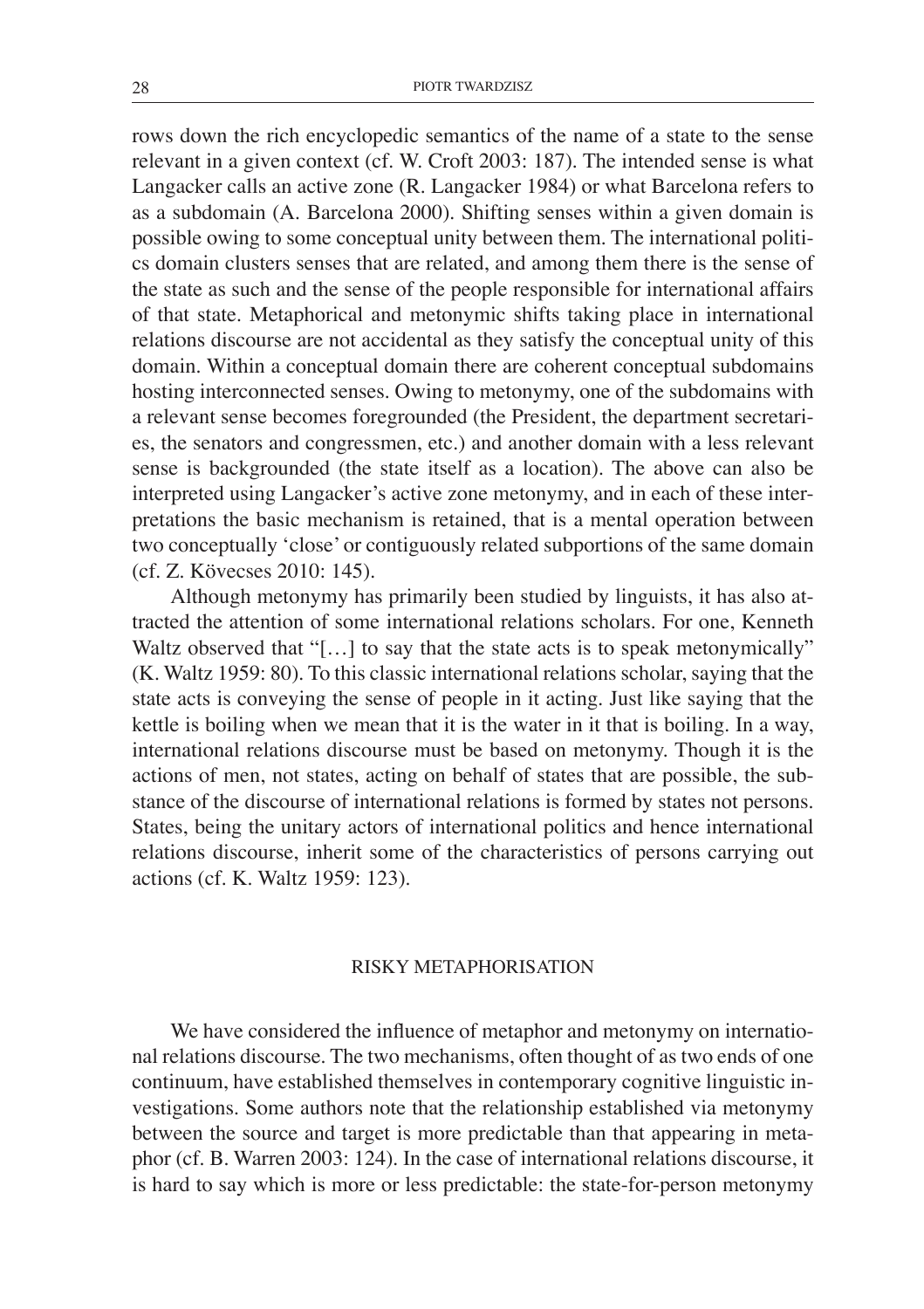or the state-as-a-person metaphor. Both mechanisms seem equally predictable, and indeed appear, in this particular case, to be parts of one continuum. The two conceptual operations very often interact in intricate patterns, which makes their distinction complicated.

International relations discourse is very much the product of human perception, cognition and personality. The discourse of this discipline reflects its characteristic features, and those are very much influenced by human perception, cognition and the personality of individuals in leadership positions. Just like foreign policy is the product of human agency, so is the discourse used to talk and write about international affairs. At this point one should pose the following question: do we think of states as persons because it is how our cognitive apparatus shapes our thinking, or else, do we think of states as persons because we are increasingly influenced by international relations discourse which 'tells' us to think in this way? Under the premise that reality is socially constructed, people, including researchers, cannot be objective. Researchers are very likely to hold some expectations, beliefs, or sets of cultural values when they are conducting their research. The result is that people can construct their own versions of reality and categorise it. The more researchers assume the state-as-a-person metaphor as underlying international relations discourse, the more recipients take it for granted and establish it as an intrinsic part of their version of international reality, and subsequently discourse. As international reality is highly complex, so should be the discourse describing it. International relations discourse is full of linguistic-cultural barriers, stereotypes, images, a high volume of, yet incomplete, information and all kinds of subjective assessments. Frequently then, foreign policy decisions are taken on the basis of perceptions rather than the actual and objective situation or they are the product of images which individuals have of other countries and their leaders.

The role of cognition seems to be important in international relations discourse too. Cognition relates to the process by which humans select and process information from the world around them. The international environment is sifted through by decision makers in search of primary actors, relations, events, conditions of events and so on. Installing all those elements in the discourse requires a complex cognitive architecture. The concepts based on previously established perceptions, prejudice and an understanding of 'historical lessons' are used to assess new situations and develop responses to new occurrences.

As any kind of discourse distorts reality, international relations discourse distorts reality even more. If foreign policy decisions are largely the product of images which foreign policy makers have of other countries and leaders, then the whole decision making process cannot be fully rational. If foreign policy discourse is, at least to some extent, based on stereotypes, biases and other subjective sources, then those factors interfere with foreign policy makers' ability to conduct rational foreign policy.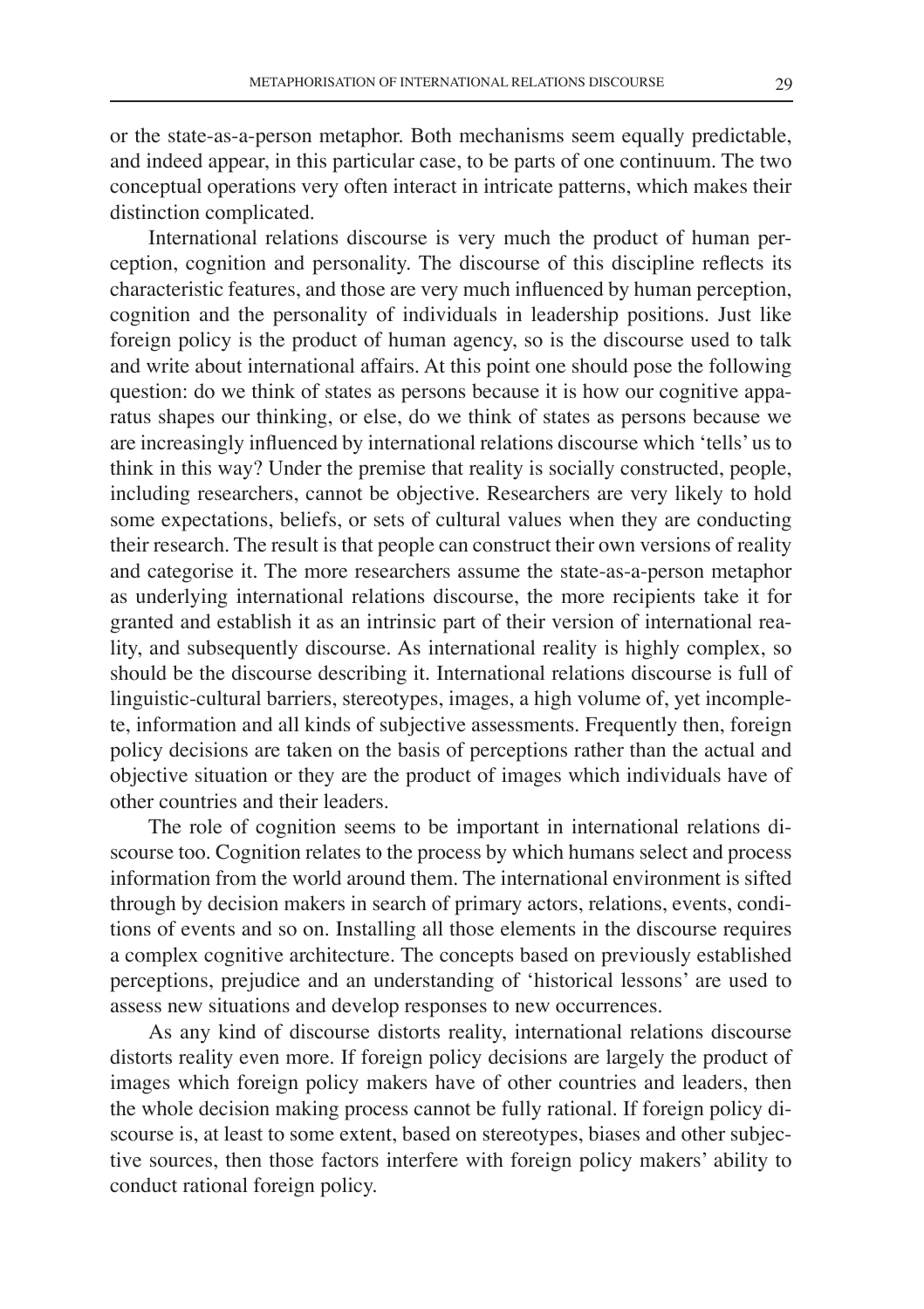If international relations discourse is fundamentally metaphorical, as a consequence, the degree of distortion must be unique. Assuming that we think of states as people, as P. Chilton and G. Lakoff (1995) would want us to, the distinction between the two concepts would be blurred, and it should not be. While numerous conceptualisations of the state as a person are possible, there are others that do not seem possible. The following sentences would not be easily accepted:

\*The UK/France/Germany scratched his/her/its head.

\*The US/Japan/Sweden yawned.

\*China/Norway/Zimbabwe met Poland/Russia/New Zealand yesterday at 7 p.m.

Not viewed as metaphorical, the above sentences would not instantiate the state-as-a-person metaphor. However, given the tenuous border-line between the metaphorical and the literal, there should be a fairly wide margin of acceptability. Also, if our conceptual system is metaphorical across the board, as G. Lakoff and M. Johnson (1980) would want us to assume, even the 'non-metaphorical' should be thought of as 'metaphorical'.

The discourse of international relations, particularly with respect to security studies, provides some evidence against thinking of the state as a person. In classical realist discourse scholars talk about the security dilemma between states. While the state provides security for its citizens, the state itself remains insecure among other states. So, the state as a security provider for persons is deprived of security in the absence of a higher-order body which might provide security for the community of states. Realist international relations discourse maintains an important distinction between 'security of the state' and 'security of the person'. If we collapse the distinction between the security of the state and the security of the people, we will not be able to adequately analyse two distinct kinds of (in) security. Proponents of realist international relations consistently distinguish the two concepts: the state and the person. Therefore, the respective discourse keeps the above concepts apart. What is more, were the two concepts to be conflated by means of the STATE IS A PERSON metaphor, there would be a conflict of fundamental concepts.

Depending on the approach, tradition and the set of philosophical assumptions, metaphor in international relations discourse is not an unquestionable issue. To some it is an ornament or an addition to language, to others it is an inseparable part of both language and cognition. In realist international relations discourse metaphor has been viewed as incompatible with reason and rational thought. The classical author in international politics, Thomas Hobbes, goes to the extreme and claims that metaphors are 'senseless' and 'signify nothing at all' (cf. P. Chilton 1996: 13-16). Contrary to that, research in cognitive linguistics over the last thirty years has gone to extreme lengths to prove the opposite.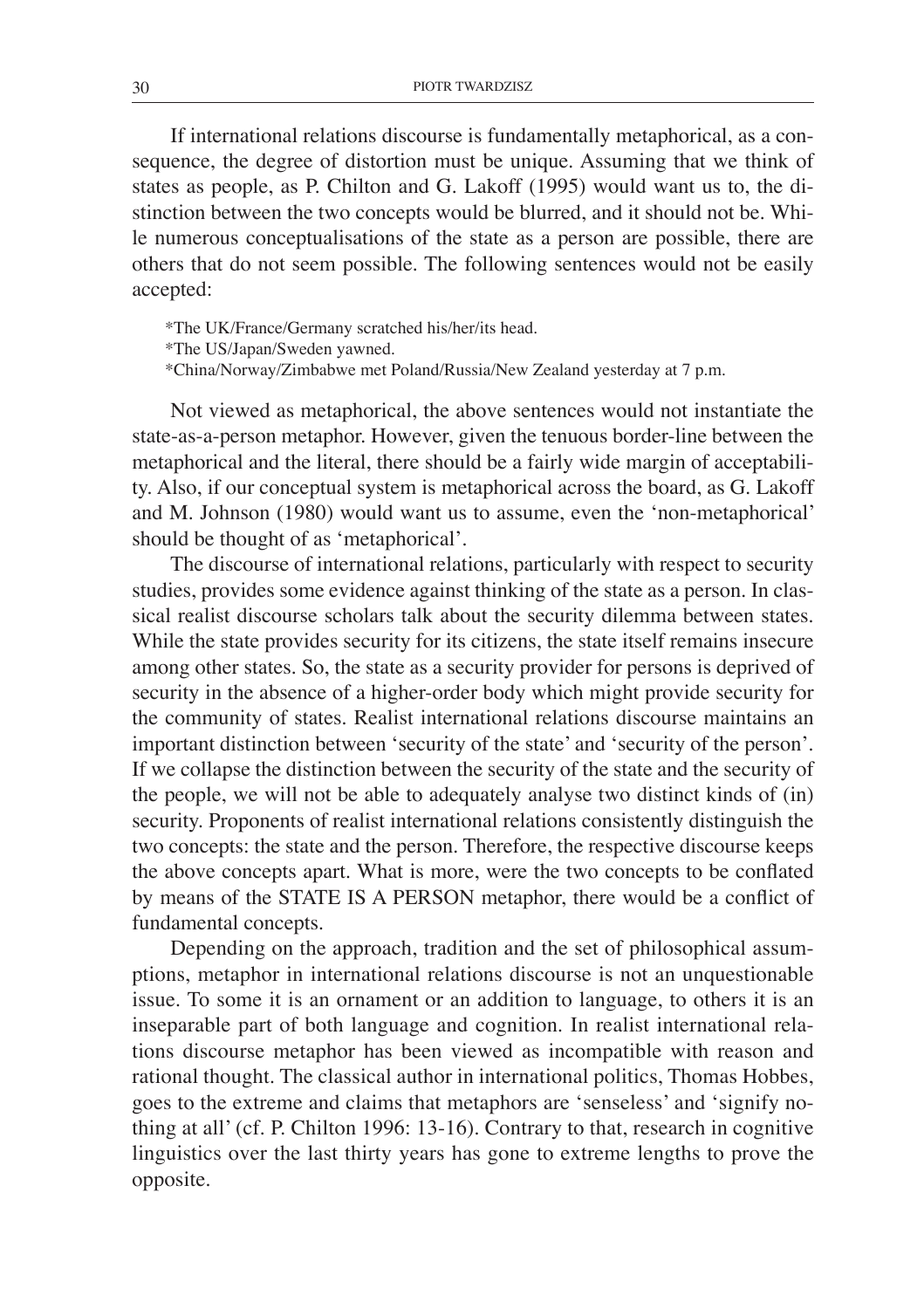#### **CONCLUSION**

The growing interest in international relations has enriched its discourse with figurative devices such as metaphor and metonymy. An almost instant presence of the media in distant places where events of interest to international audiences take place brings those events and puts them right in front of us (cf. the CNN effect). International relations discourse has undergone significant changes under the influence of the growing speed with which the world news spreads globally. Figurative language cannot be ignored while considering developments in the sphere of international relations discourse. Systematisation and simplification of the otherwise incomprehensible concepts and making them almost tangible objects has become essential not only for press articles but also for scholarly texts. With a growing interest in cognitive linguistics and cognition as such, metaphor has become one of the more important components of the theory and practice of international politics as well as other disciplines. However, the ubiquity and importance of metaphor are downplayed by representatives of the realist approach to international politics. The issue seems unresolved and largely mirrors the philosophical standpoints on both sides of the discursive divide. The purpose of this paper has been to weigh some of the arguments for and against the recognition of the importance of metaphor for international relations discourse. The scope of the paper does not allow a detailed study of all intricacies found in this type of discourse and allegedly ascribed to the state-as-a-person metaphor. The observations made suggest that the metaphor in question is too general to account for the fine-tuned details peppering international politics discourse.

#### **BIBLIOGRAPHY**

- Barcelona, A. (2000): *Metaphor and metonymy at the crossroads. A cognitive perspective*, Mouton de Gruyter, Berlin and New York, ed.
- Brown, G. / Yule, G. (2003): *Discourse analysis*, Cambridge University Press, Cambridge, 13th printing.
- Bull, H. (2003): *The anarchical society*, Columbia University Press, New York, 3rd edition.
- Chilton, P. A. (1996): *Security metaphors: Cold War discourse from containment to common house*, Peter Lang, Bern and New York.
- Chilton, P. / Lakoff, G. (1995): Foreign Policy by Metaphor, w: Schäffner, Ch. / Wenden, A. L. (eds), *Language and peace*, Dartmouth, Aldershot, 37-60, 2nd printing.
- Clarke, M. / White, B. (1989): *Understanding foreign policy. The foreign policy systems approach*, Edward Elgar, Aldershot, reprinted in 1995, eds.
- Cook, G. (1990): *Discourse*, Oxford University Press, Oxford.
- Croft, W. (2003): The Role of Domains in the Interpretation of Metaphors and Metonymies, w: Dirven, R. / Pörings, R. (eds) *Metaphor and metonymy in comparison and contrast*, Mouton de Gruyter, Berlin and New York, 161-205.